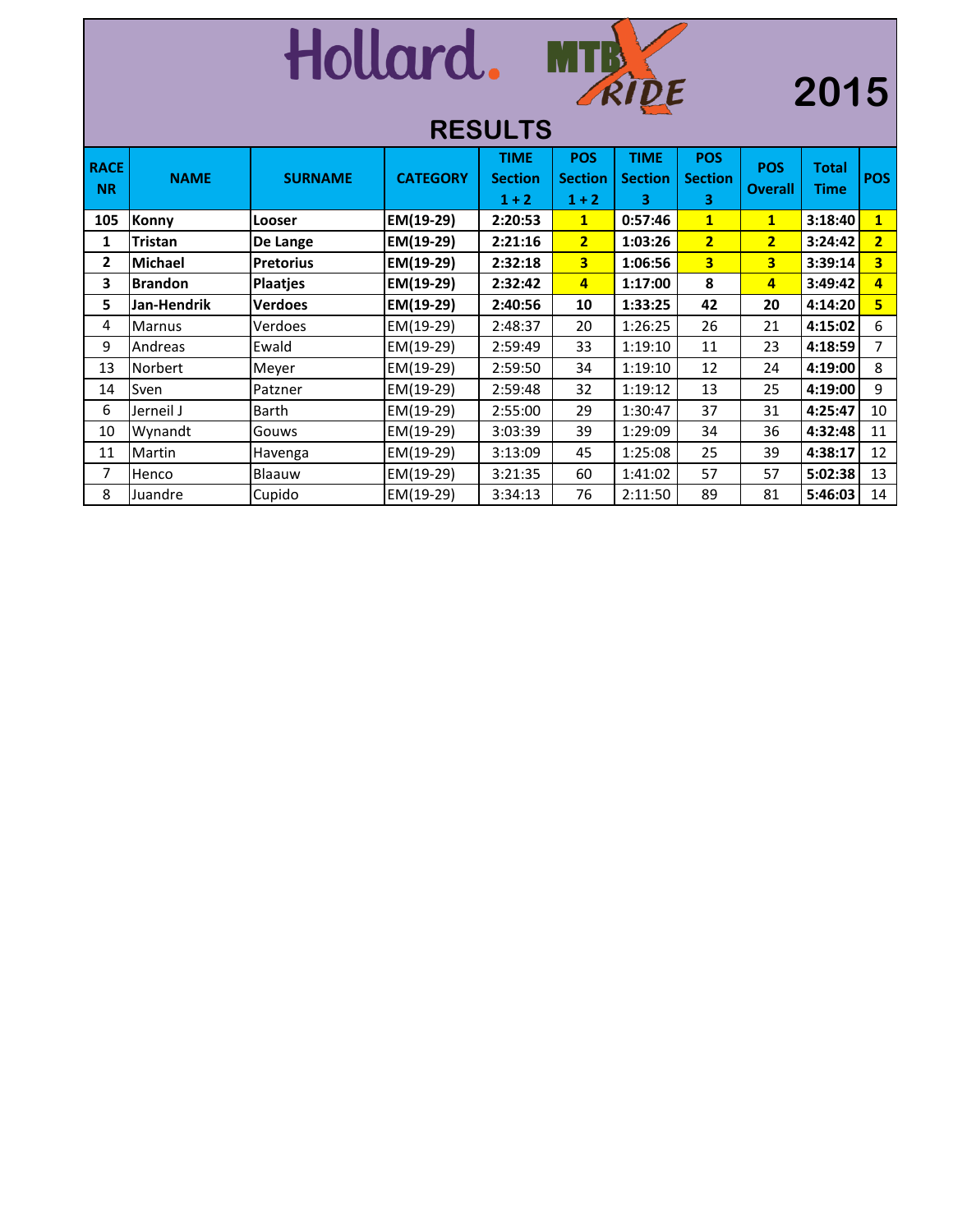|                          |                      |                 | Hollard.        | <b>RESULTS</b>                           | RIDE                                    |                                                          |                                   |                              | 2015                        |                         |
|--------------------------|----------------------|-----------------|-----------------|------------------------------------------|-----------------------------------------|----------------------------------------------------------|-----------------------------------|------------------------------|-----------------------------|-------------------------|
| <b>RACE</b><br><b>NR</b> | <b>NAME</b>          | <b>SURNAME</b>  | <b>CATEGORY</b> | <b>TIME</b><br><b>Section</b><br>$1 + 2$ | <b>POS</b><br><b>Section</b><br>$1 + 2$ | <b>TIME</b><br><b>Section</b><br>$\overline{\mathbf{3}}$ | <b>POS</b><br><b>Section</b><br>3 | <b>POS</b><br><b>Overall</b> | <b>Total</b><br><b>Time</b> | <b>POS</b>              |
| 99                       | Frank                | Snyman          | MM (50+)        | 2:44:44                                  | 13                                      | 1:16:56                                                  | $\overline{\phantom{a}}$          | 8                            | 4:01:41                     | $\overline{1}$          |
| 89                       | <b>Gerhard (snr)</b> | <b>Mans</b>     | MM (50+)        | 2:44:47                                  | 16                                      | 1:18:49                                                  | 10                                | 10                           | 4:03:36                     | $\overline{2}$          |
| 150                      | <b>Eckhardt</b>      | Waldschmidt     | MM (50+)        | 2:49:01                                  | 23                                      | 1:15:08                                                  | 6                                 | 11                           | 4:04:09                     | $\overline{\mathbf{3}}$ |
| 56                       | <b>Stefan</b>        | <b>Bohlke</b>   | MM (50+)        | 2:49:09                                  | 24                                      | 1:20:48                                                  | 15                                | 17                           | 4:09:57                     | $\overline{4}$          |
| 64                       | <b>AIDAN</b>         | <b>DE LANGE</b> | MM (50+)        | 3:07:14                                  | 42                                      | 1:20:58                                                  | 17                                | 33                           | 4:28:12                     | $5\overline{)}$         |
| 74                       | Gustav               | Gouws           | MM (50+)        | 3:16:25                                  | 51                                      | 1:29:32                                                  | 35                                | 42                           | 4:45:57                     | 6                       |
| 108                      | <b>Hercules</b>      | Viljoen         | MM (50+)        | 3:14:18                                  | 48                                      | 1:33:07                                                  | 41                                | 45                           | 4:47:25                     | $\overline{7}$          |
| 83                       | Hennie               | Kohne           | MM (50+)        | 3:16:33                                  | 52                                      | 1:42:26                                                  | 62                                | 54                           | 4:58:59                     | 8                       |
| 95                       | Gunter               | Penzhorn        | MM (50+)        | 3:13:16                                  | 47                                      | 1:45:47                                                  | 72                                | 55                           | 4:59:04                     | 9                       |
| 85                       | Christo              | Le Roux         | MM (50+)        | 3:31:16                                  | 74                                      | 1:40:55                                                  | 55                                | 70                           | 5:12:11                     | 10                      |
| 78                       | <b>Horst</b>         | Heimstadt       | MM (50+)        | 3:42:04                                  | 85                                      | 2:05:22                                                  | 82                                | 84                           | 5:47:26                     | 11                      |
| 149                      | Hans                 | Erdmann         | MM (50+)        | 3:36:29                                  | 79                                      | 2:12:01                                                  | 91                                | 85                           | 5:48:31                     | 12                      |
| 86                       | Johann               | Liebenberg      | MM (50+)        | 3:30:04                                  | 73                                      | 2:30:55                                                  | 107                               | 91                           | 6:00:59                     | 13                      |
| 125                      | Adriaan              | Van Niekerk     | MM (50+)        | 3:51:45                                  | 87                                      | 2:15:00                                                  | 97                                | 96                           | 6:06:45                     | 14                      |
| 58                       | Willem               | Burger          | MM (50+)        | 4:23:13                                  | 105                                     | 2:11:57                                                  | 90                                | 103                          | 6:35:11                     | 15                      |
| 107                      | Hein                 | Venter          | MM (50+)        |                                          |                                         |                                                          |                                   |                              | <b>DNF</b>                  |                         |
| 59                       | Pieter               | Carstens        | MM (50+)        |                                          |                                         |                                                          |                                   |                              | <b>DNF</b>                  |                         |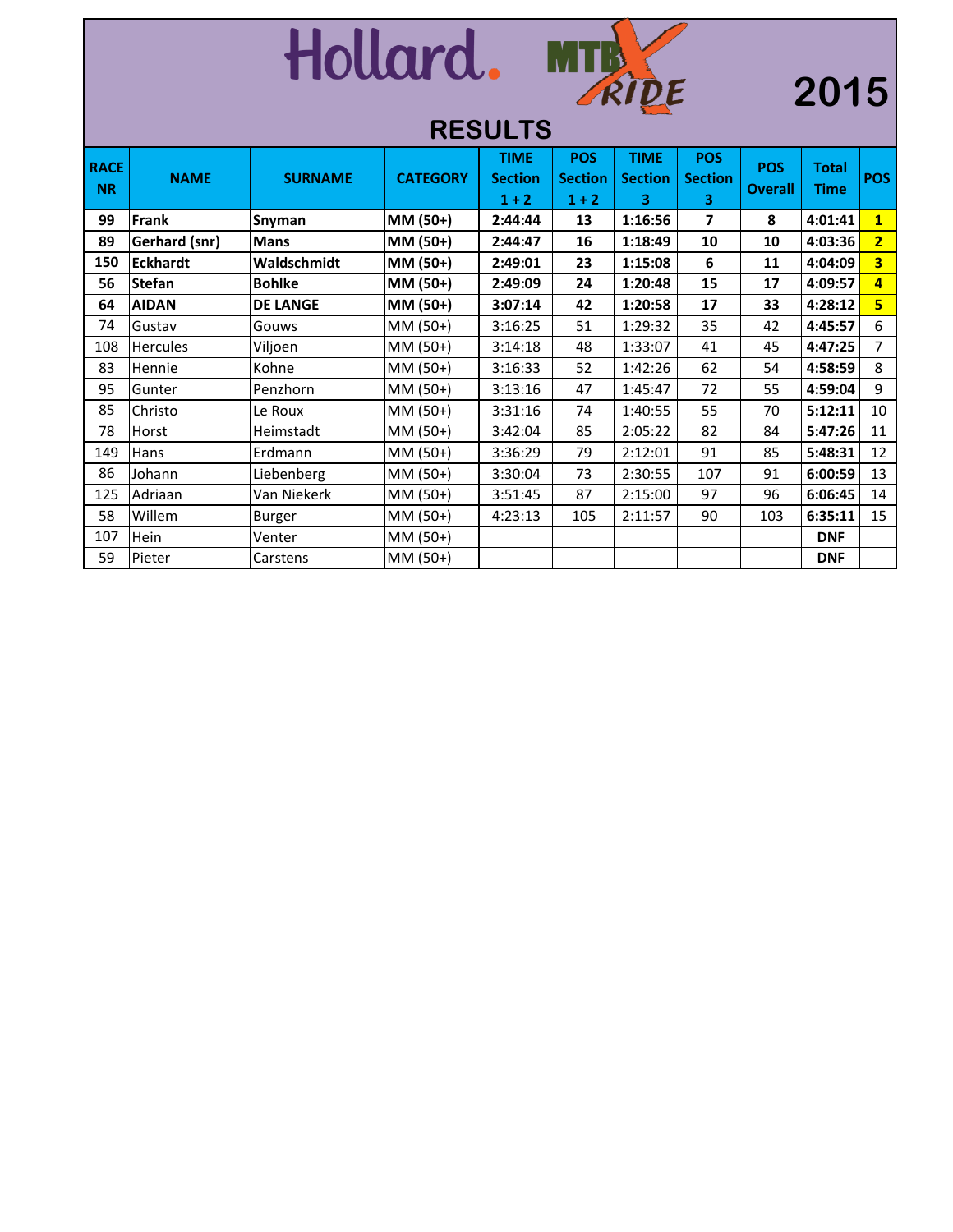|             | Hollard.<br>MTB<br>2015<br><b>RESULTS</b> |                 |                 |                           |                           |                     |                     |                |              |                         |  |
|-------------|-------------------------------------------|-----------------|-----------------|---------------------------|---------------------------|---------------------|---------------------|----------------|--------------|-------------------------|--|
| <b>RACE</b> |                                           |                 |                 | <b>TIME</b>               | <b>POS</b>                | <b>TIME</b>         | <b>POS</b>          | <b>POS</b>     | <b>Total</b> |                         |  |
| <b>NR</b>   | <b>NAME</b>                               | <b>SURNAME</b>  | <b>CATEGORY</b> | <b>Section</b><br>$1 + 2$ | <b>Section</b><br>$1 + 2$ | <b>Section</b><br>3 | <b>Section</b><br>3 | <b>Overall</b> | <b>Time</b>  | <b>POS</b>              |  |
| 18          | Ingrim                                    | <b>Cuff</b>     | SVM (30-39)     | 2:33:47                   | 5 <sub>5</sub>            | 1:17:26             | 9                   | 6              | 3:51:13      | $\overline{1}$          |  |
| 16          | <b>Jacques</b>                            | <b>Celliers</b> | SVM (30-39)     | 2:40:37                   | 8                         | 1:21:52             | 20                  | 9              | 4:02:29      | $\overline{2}$          |  |
| 30          | Vernon                                    | <b>Maresch</b>  | SVM (30-39)     | 2:44:46                   | 15                        | 1:20:54             | 16                  | 12             | 4:05:40      | $\overline{\mathbf{3}}$ |  |
| 38          | <b>Frederick</b>                          | Van Greunen     | SVM (30-39)     | 2:46:19                   | 18                        | 1:24:03             | 24                  | 18             | 4:10:22      | $\overline{4}$          |  |
| 34          | Louis                                     | <b>Prins</b>    | SVM (30-39)     | 2:48:50                   | 21                        | 1:23:21             | 23                  | 19             | 4:12:12      | $\overline{\mathbf{5}}$ |  |
| 36          | Philip                                    | Steyn           | SVM (30-39)     | 2:40:37                   | 7                         | 1:41:54             | 59                  | 29             | 4:22:30      | 6                       |  |
| 17          | Andre                                     | Christensen     | SVM (30-39)     | 2:59:51                   | 35                        | 1:27:11             | 29                  | 32             | 4:27:02      | $\overline{7}$          |  |
| 25          | Danie                                     | Joubert         | SVM (30-39)     | 2:52:19                   | 28                        | 1:38:02             | 52                  | 34             | 4:30:21      | 8                       |  |
| 19          | Des                                       | Doman           | SVM (30-39)     | 3:04:29                   | 40                        | 1:27:54             | 31                  | 35             | 4:32:23      | 9                       |  |
| 35          | Wim                                       | Steenkamp       | SVM (30-39)     | 3:05:24                   | 41                        | 1:28:11             | 32                  | 37             | 4:33:35      | 10                      |  |
| 148         | Marcel                                    | Lamprecht       | SVM (30-39)     | 3:28:49                   | 70                        | 1:35:18             | 48                  | 60             | 5:04:07      | 11                      |  |
| 27          | Heinrich                                  | Kohne           | SVM (30-39)     | 2:41:16                   | 11                        | 2:23:21             | 102                 | 63             | 5:04:37      | 12                      |  |
| 22          | Conrad                                    | January         | SVM (30-39)     | 3:39:10                   | 83                        | 1:32:18             | 40                  | 69             | 5:11:28      | 13                      |  |
| 50          | Abrie                                     | Swanepoel       | SVM (30-39)     | 3:52:09                   | 89                        | 1:26:53             | 28                  | 75             | 5:19:02      | 14                      |  |
| 15          | Hardus                                    | Burger          | SVM (30-39)     | 3:38:48                   | 82                        | 2:06:59             | 85                  | 80             | 5:45:48      | 15                      |  |
| 29          | Pieter                                    | Liebenberg      | SVM (30-39)     | 3:38:06                   | 80                        | 2:22:54             | 101                 | 92             | 6:01:01      | 16                      |  |
| 147         | Etienne                                   | Doman           | SVM (30-39)     | 3:52:07                   | 88                        | 2:12:13             | 92                  | 93             | 6:04:20      | 17                      |  |
| 23          | Delano                                    | January         | SVM (30-39)     | 4:14:27                   | 101                       | 2:22:05             | 100                 | 104            | 6:36:33      | 18                      |  |
| 28          | Johan                                     | Lepen           | SVM (30-39)     | 4:24:29                   | 106                       | 2:26:19             | 106                 | 106            | 6:50:48      | 19                      |  |
| 32          | Pieter                                    | Meuwesen        | SVM (30-39)     | 4:31:35                   | 107                       | 2:21:45             | 98                  | 107            | 6:53:20      | 20                      |  |
| 26          | Pierre                                    | Knoetze         | SVM (30-39)     |                           |                           |                     |                     |                | <b>DNF</b>   |                         |  |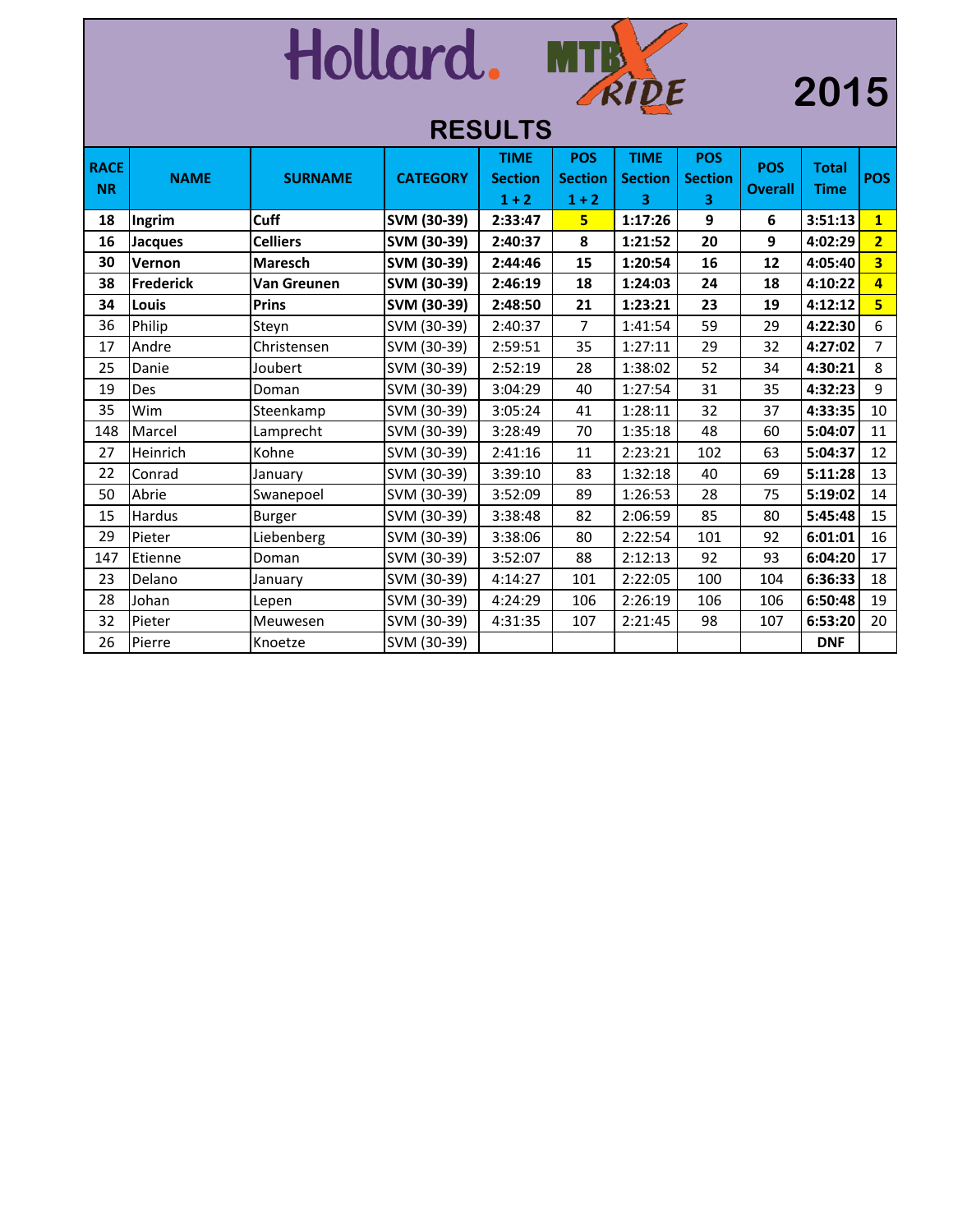



## **2015**

| <b>RACE</b><br><b>NR</b> | <b>NAME</b>     | <b>SURNAME</b> | <b>CATEGORY</b> | <b>TIME</b><br><b>Section</b><br>$1 + 2$ | <b>POS</b><br><b>Section</b><br>$1 + 2$ | <b>TIME</b><br><b>Section</b><br>3 | <b>POS</b><br><b>Section</b><br>3 | <b>POS</b><br><b>Overall</b> | <b>Total</b><br><b>Time</b> | <b>POS</b>              |
|--------------------------|-----------------|----------------|-----------------|------------------------------------------|-----------------------------------------|------------------------------------|-----------------------------------|------------------------------|-----------------------------|-------------------------|
| 102                      | Vera            | <b>Adrian</b>  | SVM (30-39)     | 2:40:36                                  | 6                                       | 1:09:37                            | 4                                 | 5.                           | 3:50:12                     | 1                       |
| 52                       | <b>Michelle</b> | <b>Vorster</b> | SVM (30-39)     | 2:44:51                                  | 17                                      | 1:21:00                            | 19                                | 13                           | 4:05:52                     | 2                       |
| 49                       | <b>Irene</b>    | <b>Steyn</b>   | SVM (30-39)     | 2:49:43                                  | 25                                      | 1:32:06                            | 39                                | 28                           | 4:21:48                     | $\overline{\mathbf{3}}$ |
| 44                       | <b>Michelle</b> | Doman          | SVM (30-39)     | 3:16:09                                  | 50                                      | 1:37:02                            | 51                                | 48                           | 4:53:10                     | 4                       |
| 47                       | <b>Silke</b>    | Pritzen        | SVM (30-39)     | 3:21:37                                  | 61                                      | 1:41:01                            | 56                                | 58                           | 5:02:38                     | 5                       |
| 42                       | Maike           | <b>Bochert</b> | SVM (30-39)     | 3:24:04                                  | 64                                      | 1:53:50                            | 80                                | 74                           | 5:17:54                     | 6                       |
| 46                       | Nadia           | Le Hane        | SVM (30-39)     |                                          |                                         |                                    |                                   |                              | #N/A                        |                         |
| 48                       | Ingrid          | Scholtz        | SVM (30-39)     |                                          |                                         |                                    |                                   |                              | #N/A                        |                         |
| 41                       | Maryna          | Blignaut       | SVM (30-39)     |                                          |                                         |                                    |                                   |                              | <b>DNF</b>                  |                         |
| 51                       | Tersia          | Van Zyl        | SVM (30-39)     |                                          |                                         |                                    |                                   |                              | <b>DNF</b>                  |                         |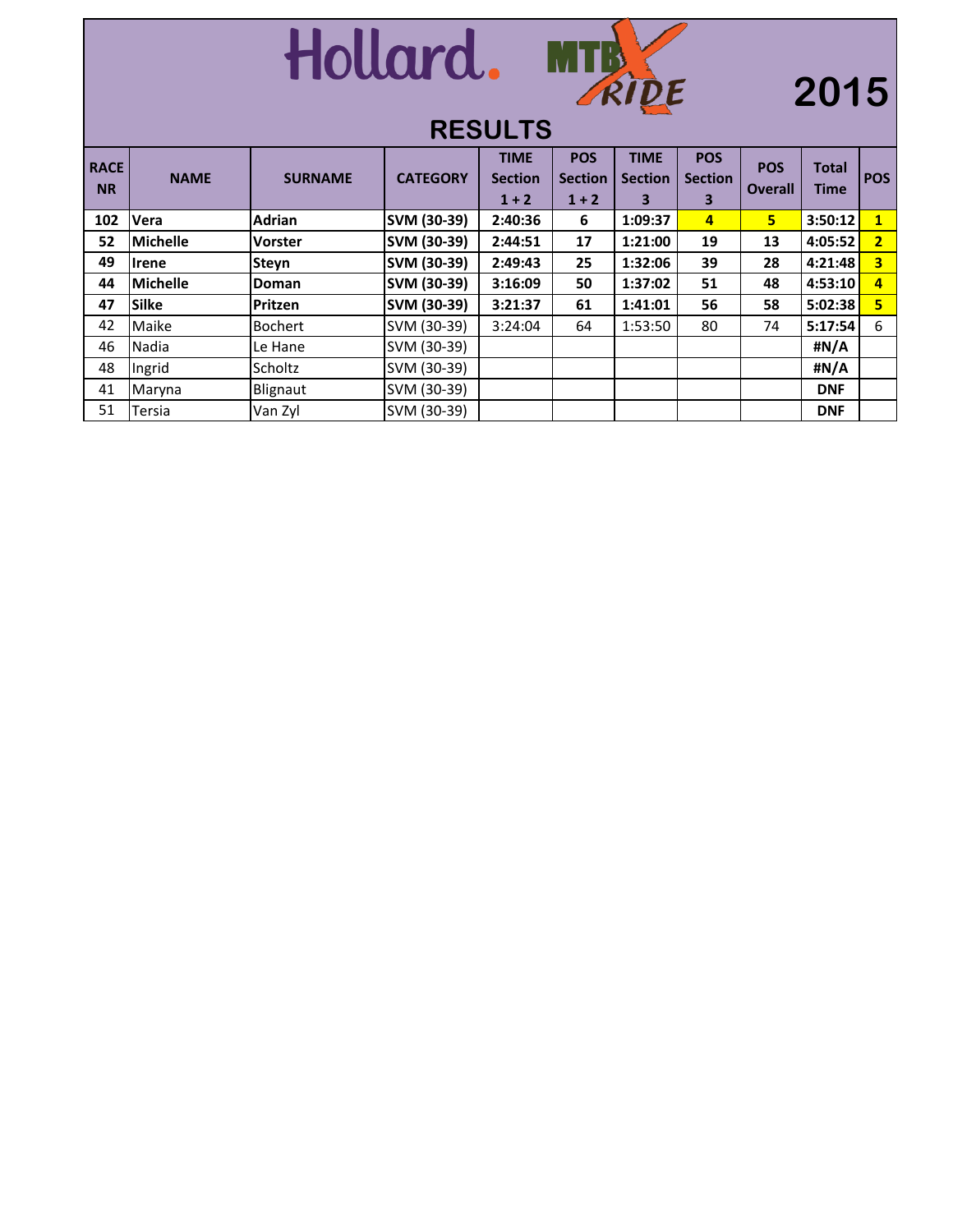# Hollard. MTR

## 

|             | REJULI J       |                |                 |                |                |                |                |                         |              |                         |  |  |
|-------------|----------------|----------------|-----------------|----------------|----------------|----------------|----------------|-------------------------|--------------|-------------------------|--|--|
| <b>RACE</b> |                |                |                 | <b>TIME</b>    | <b>POS</b>     | <b>TIME</b>    | <b>POS</b>     | <b>POS</b>              | <b>Total</b> |                         |  |  |
| <b>NR</b>   | <b>NAME</b>    | <b>SURNAME</b> | <b>CATEGORY</b> | <b>Section</b> | <b>Section</b> | <b>Section</b> | <b>Section</b> | <b>Overall</b>          | <b>Time</b>  | <b>POS</b>              |  |  |
|             |                |                |                 | $1 + 2$        | $1 + 2$        | 3              | 3              |                         |              |                         |  |  |
| 75          | lan            | Grassow        | VM (40+)        | 2:40:39        | 9              | 1:11:44        | 5              | $\overline{\mathbf{z}}$ | 3:52:23      | $\overline{1}$          |  |  |
| 109         | Johan          | Vorster        | VM (40+)        | 2:46:45        | 19             | 1:20:58        | 18             | 14                      | 4:07:43      | $\overline{2}$          |  |  |
| 53          | Gustaf         | <b>Bauer</b>   | VM (40+)        | 2:44:46        | 14             | 1:23:17        | 21             | 15                      | 4:08:02      | $\overline{\mathbf{3}}$ |  |  |
| 71          | Johan          | <b>Fourie</b>  | VM (40+)        | 2:44:43        | 12             | 1:23:20        | 22             | 16                      | 4:08:04      | 4                       |  |  |
| 63          | <b>Adrian</b>  | De La Harpe    | VM (40+)        | 2:59:17        | 31             | 1:20:12        | 14             | 26                      | 4:19:29      | $\overline{\mathbf{5}}$ |  |  |
| 90          | Hilko          | Marschall      | VM (40+)        | 2:51:09        | 27             | 1:28:55        | 33             | 27                      | 4:20:04      | 6                       |  |  |
| 62          | Andre          | De Jager       | VM (40+)        | 3:07:15        | 43             | 1:29:33        | 36             | 38                      | 4:36:48      | $\overline{7}$          |  |  |
| 84          | Jaco           | Lamprecht      | VM (40+)        | 2:58:53        | 30             | 1:41:26        | 58             | 40                      | 4:40:19      | 8                       |  |  |
| 100         | Eugene         | Spangenberg    | VM (40+)        | 3:02:58        | 37             | 1:43:24        | 65             | 43                      | 4:46:22      | 9                       |  |  |
| 106         | Daneel         | Van Der Walt   | VM (40+)        | 3:19:49        | 56             | 1:26:52        | 27             | 44                      | 4:46:40      | 10                      |  |  |
| 80          | Theo           | Hoeksema       | VM (40+)        | 3:13:13        | 46             | 1:40:07        | 53             | 49                      | 4:53:20      | 11                      |  |  |
| 88          | Michael        | Lowe           | VM (40+)        | 3:24:50        | 66             | 1:33:54        | 43             | 52                      | 4:58:44      | 12                      |  |  |
| 103         | Silvio         | Suardi         | VM (40+)        | 3:28:48        | 69             | 1:30:50        | 38             | 56                      | 4:59:38      | 13                      |  |  |
| 151         | Jacques        | Marais         | VM (40+)        | 3:15:03        | 49             | 1:49:06        | 76             | 61                      | 5:04:09      | 14                      |  |  |
| 81          | Wynand         | Holtz          | VM (40+)        | 3:20:39        | 59             | 1:45:04        | 70             | 65                      | 5:05:43      | 15                      |  |  |
| 60          | Stephen        | Chamberlain    | VM (40+)        | 3:24:11        | 65             | 1:45:15        | 71             | 68                      | 5:09:26      | 16                      |  |  |
| 76          | Karl           | Grunschloss    | VM (40+)        | 3:34:49        | 78             | 2:12:36        | 94             | 82                      | 5:47:25      | 17                      |  |  |
| 96          | lan            | Redelinghuys   | VM (40+)        | 3:34:47        | 77             | 2:12:38        | 95             | 83                      | 5:47:26      | 18                      |  |  |
| 65          | Andre          | Delport        | VM (40+)        | 3:56:41        | 95             | 1:53:23        | 79             | 87                      | 5:50:05      | 19                      |  |  |
| 73          | Diekie         | Gous           | VM (40+)        | 3:53:59        | 93             | 2:06:16        | 84             | 90                      | 6:00:16      | 20                      |  |  |
| 55          | Danie          | Blignaut       | VM (40+)        | 4:20:17        | 103            | 1:44:28        | 67             | 94                      | 6:04:46      | 21                      |  |  |
| 70          | Jandre         | Engelbrecht    | VM (40+)        | 4:00:21        | 99             | 2:10:15        | 87             | 98                      | 6:10:35      | 22                      |  |  |
| 94          | Johan          | Janneke        | VM (40+)        | 4:20:30        | 104            | 1:52:50        | 77             | 99                      | 6:13:20      | 23                      |  |  |
| 92          | Eugene         | Olivier        | VM (40+)        | 3:57:46        | 97             | 2:24:19        | 104            | 101                     | 6:22:05      | 24                      |  |  |
| 91          | Charles Werner | McNab          | VM (40+)        | 4:14:37        | 102            | 2:21:58        | 99             | 105                     | 6:36:35      | 25                      |  |  |
| 54          | <b>Bertus</b>  | Blignaut       | VM (40+)        |                |                |                |                |                         | <b>DNF</b>   |                         |  |  |
| 66          | <b>Nick</b>    | Du Plessis     | VM (40+)        |                |                |                |                |                         | <b>DNF</b>   |                         |  |  |
| 93          | Russell        | Paschke        | VM (40+)        |                |                |                |                |                         | <b>DNF</b>   |                         |  |  |
| 101         | <b>FANIE</b>   | STEENKAMP      | $VM (40+)$      |                |                |                |                |                         | <b>DNF</b>   |                         |  |  |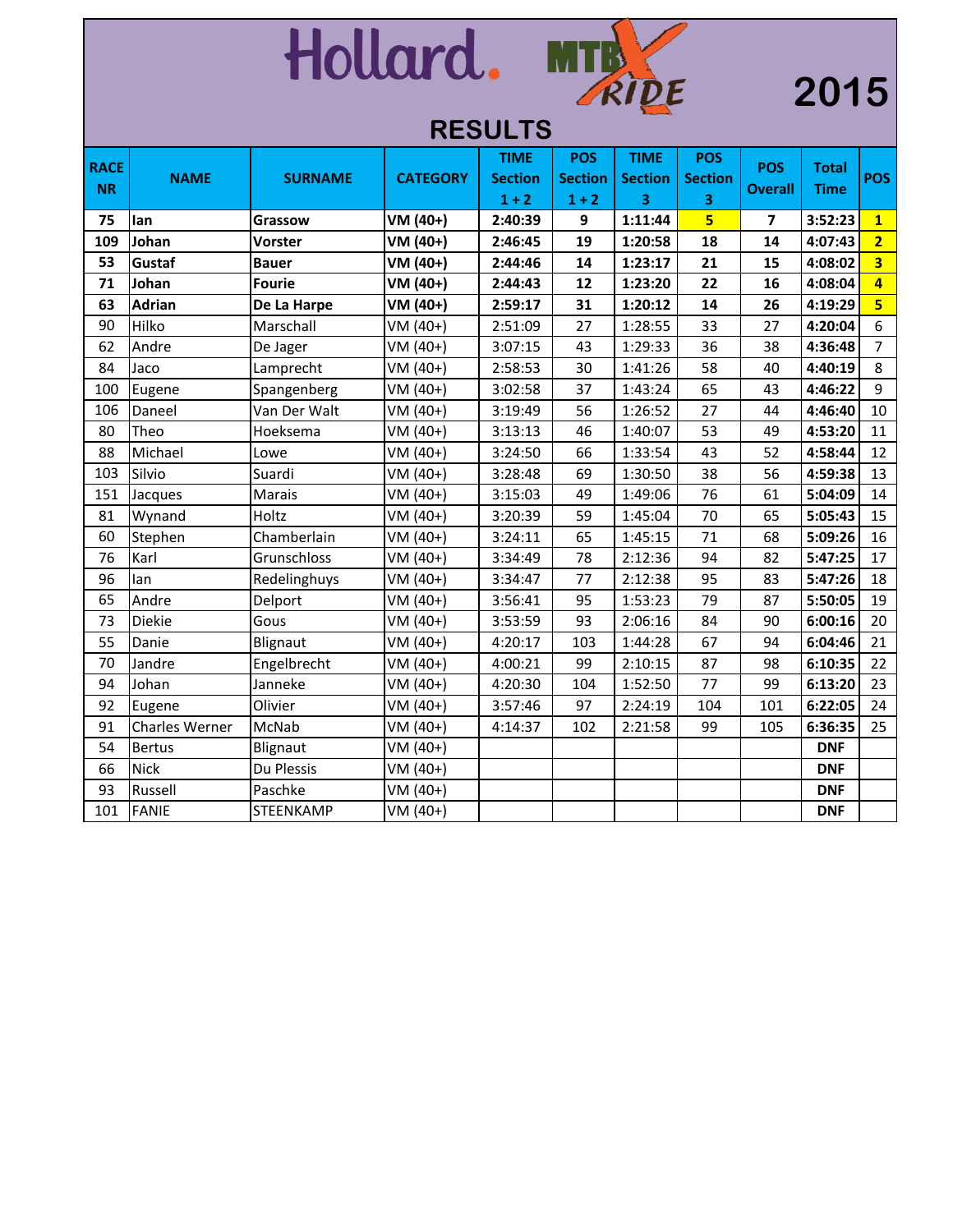

## **2015**

| <b>RACE</b><br><b>NR</b> | <b>NAME</b>     | <b>SURNAME</b>           | <b>CATEGORY</b>      | <b>TIME</b><br><b>Section</b><br>$1 + 2$ | <b>POS</b><br><b>Section</b><br>$1 + 2$ | <b>TIME</b><br><b>Section</b><br>3 | <b>POS</b><br><b>Section</b><br>3 | <b>POS</b><br><b>Overall</b> | <b>Total</b><br><b>Time</b> | <b>POS</b>              |
|--------------------------|-----------------|--------------------------|----------------------|------------------------------------------|-----------------------------------------|------------------------------------|-----------------------------------|------------------------------|-----------------------------|-------------------------|
| 112                      | <b>Svetlana</b> | <b>Bauer</b>             | VW (40+)             | 3:16:37                                  | 54                                      | 1:36:45                            | 49                                | 50                           | 4:53:22                     | $\mathbf{1}$            |
| 110                      | <b>Barbara</b>  | Ackermann                | $VW(40+)$            | 3:16:48                                  | 55                                      | 1:42:01                            | 61                                | 53                           | 4:58:48                     | $\overline{2}$          |
| 120                      | Gudrun          | <b>Marschall</b>         | VW (40+)             | 3:27:49                                  | 68                                      | 1:34:50                            | 46                                | 59                           | 5:02:39                     | $\overline{\mathbf{3}}$ |
| 114                      | <b>Wilmien</b>  | <b>Chamberlain</b>       | $(40+)$<br><b>VW</b> | 3:22:05                                  | 63                                      | 1:43:21                            | 64                                | 64                           | 5:05:27                     | 4                       |
| 122                      | Lonel           | <b>Smith</b>             | $(40+)$<br><b>VW</b> | 3:19:55                                  | 57                                      | 1:46:08                            | 73                                | 66                           | 5:06:03                     | 5.                      |
| 117                      | Elke            | Jagau                    | $VW(40+)$            | 3:32:47                                  | 75                                      | 1:34:47                            | 45                                | 67                           | 5:07:34                     | 6                       |
| 124                      | Antie           | Tietz                    | $VW(40+)$            | 3:24:51                                  | 67                                      | 2:00:40                            | 81                                | 76                           | 5:25:31                     | 7                       |
| 111                      | Dawn            | <b>Adams Redelinhuys</b> | $(40+)$<br><b>VW</b> | 3:54:01                                  | 94                                      | 2:06:14                            | 83                                | 89                           | 6:00:15                     | 8                       |
| 123                      | Anneke          | Steenkamp                | $VW(40+)$            | 3:57:59                                  | 98                                      | 2:11:48                            | 88                                | 97                           | 6:09:47                     | 9                       |
| 121                      | Ester           | Smith                    | $VW(40+)$            | 4:07:41                                  | 100                                     | 2:25:18                            | 105                               | 102                          | 6:32:59                     | 10                      |
| 116                      | Mandy           | Huysamen                 | $VW(40+)$            |                                          |                                         |                                    |                                   |                              | <b>DNF</b>                  |                         |